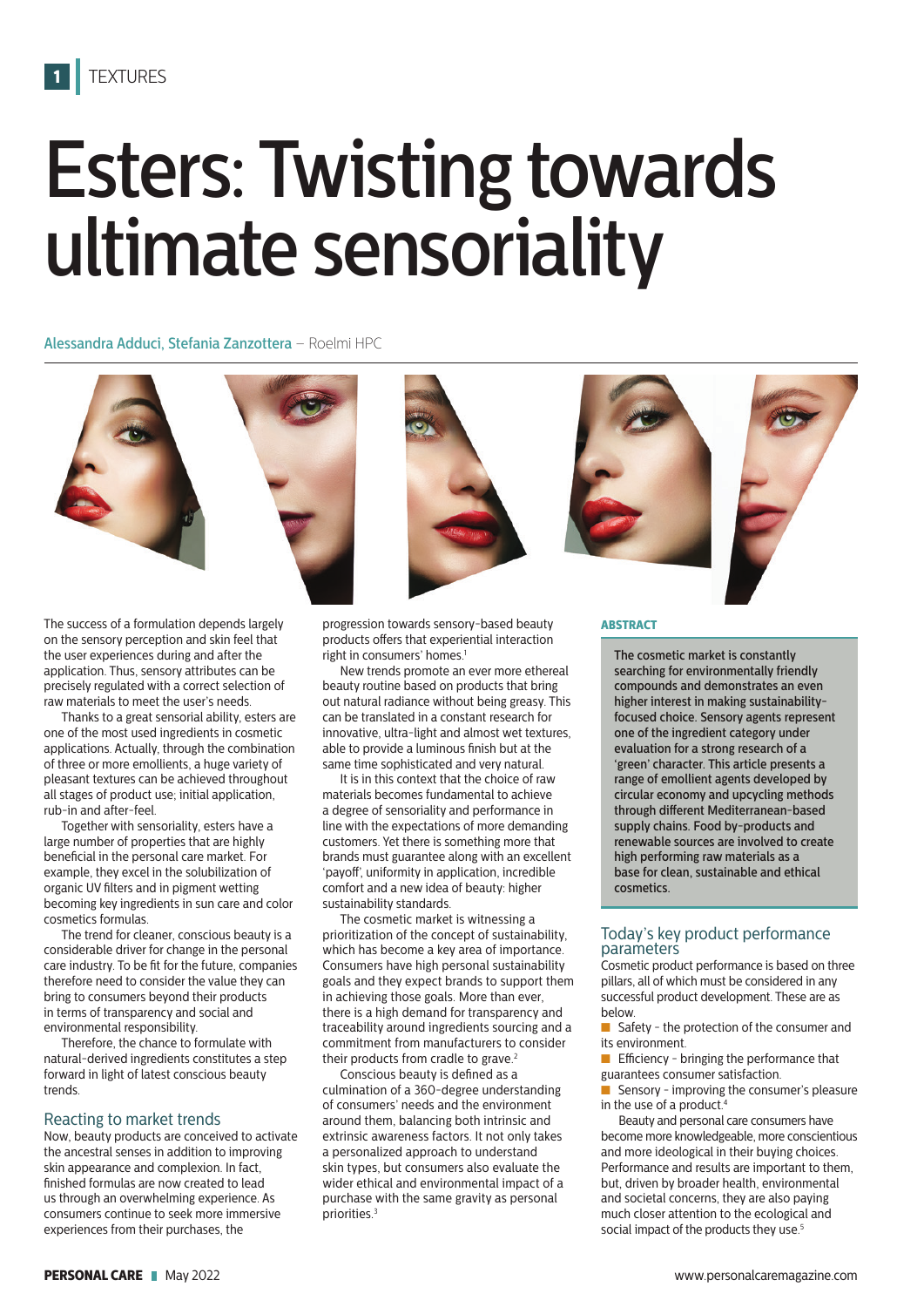This is particularly true of younger generations, who are much better informed in general about the ingredients and products they purchase and actively look for brands that align with their values. However, across all age groups, studies suggest that at least 50% of people buy from brands that act responsibly, even if this means spending more.

Covid-19 helped to accelerate this trend. Indeed, in an Accenture survey in April 2020, 45% of global consumers said they were making more sustainable choices than they had before the pandemic and that are likely to continue to do so.

As well as looking for sustainable and ethical practices at every stage of the production process, conscious beauty consumers place significant emphasis on claims such as 'non-GMO' and 'clean' beauty. They also pay attention to the number of ingredients on a label, tending to take ten or fewer ingredients as an indication of how 'clean' is a product.<sup>6</sup>

Clean beauty is now completely absorbed by the cosmetics sector. In fact, we no longer talk about a trend but a necessity that has led the beauty industry to change its standards heading towards a safer and healthier approach.

Yet today's consumers also want to be amazed by personal care products. The value of a product for consumers is no longer just about how well it performs but also what sensorial experience they feel when it is applied to the skin or the hair. Humans are connected to the world through their senses and it is important to create a very good experience with a product that they can engage with it.<sup>4</sup>

## The role of esters

Texture plays a critical role in building an emotional experience and emollients like esters, are key drivers to achieve this goal, in addition to delivering basic functionality. With a strong historical commitment for an inclusive and conscious beauty through the development of high technological ingredients, Roelmi HPC helps formulators to transform their creativity



**Figure 1:** Qualitative sensorial profile of esters in terms of evanescence and richness

into unique products that stand out in the market and can satisfy every type of demand.

At Roelmi HPC, we are balancing resources to empower the planet harmony. As a pioneer of sustainability-driven innovations, Roelmi HPC strictly adopts an approach directed to environmental preservation, towards the biodiversity safeguard and the use of renewable sources.

All those drivers are collected together to live the market following our NIP programme concretely. People and environment safety are crucial components of our philosophy, moving every process and project development.

With our motto, 'The empowerment of the ecosystem', we celebrate the euphony behind our process and the assets we employ in our operations, a brand-new approach to allow the development of compounds to achieve the wellbeing of the entire ecosystem, from the skin to the planet's harmony.

With this approach, we can offer a sensorial journey in which eco-friendly esters will be protagonists to prove how it is possible to create new outstanding sensations on the skin through skin care, make-up and sun care formulas, playing with one or more of these ingredients and creating a perfect 'twist of sensoriality'.

Part of Roelmi HPC's Nature portfolio, these ingredients have been developed following circular economy and upcycling production process, involving the following.

■ Olive oil by-products not intended for food use (Olifeel line).

■ Vegetable oils extracted from low energy demand and underutilized oil crops (EMotion and BeauSens lines).

Roelmi HPC's esters selection represents the responsible alternative for sustainable cosmetics. Characterized by high performances and safe for topical use, they are the next-gen compounds since today for tomorrow cosmetics.